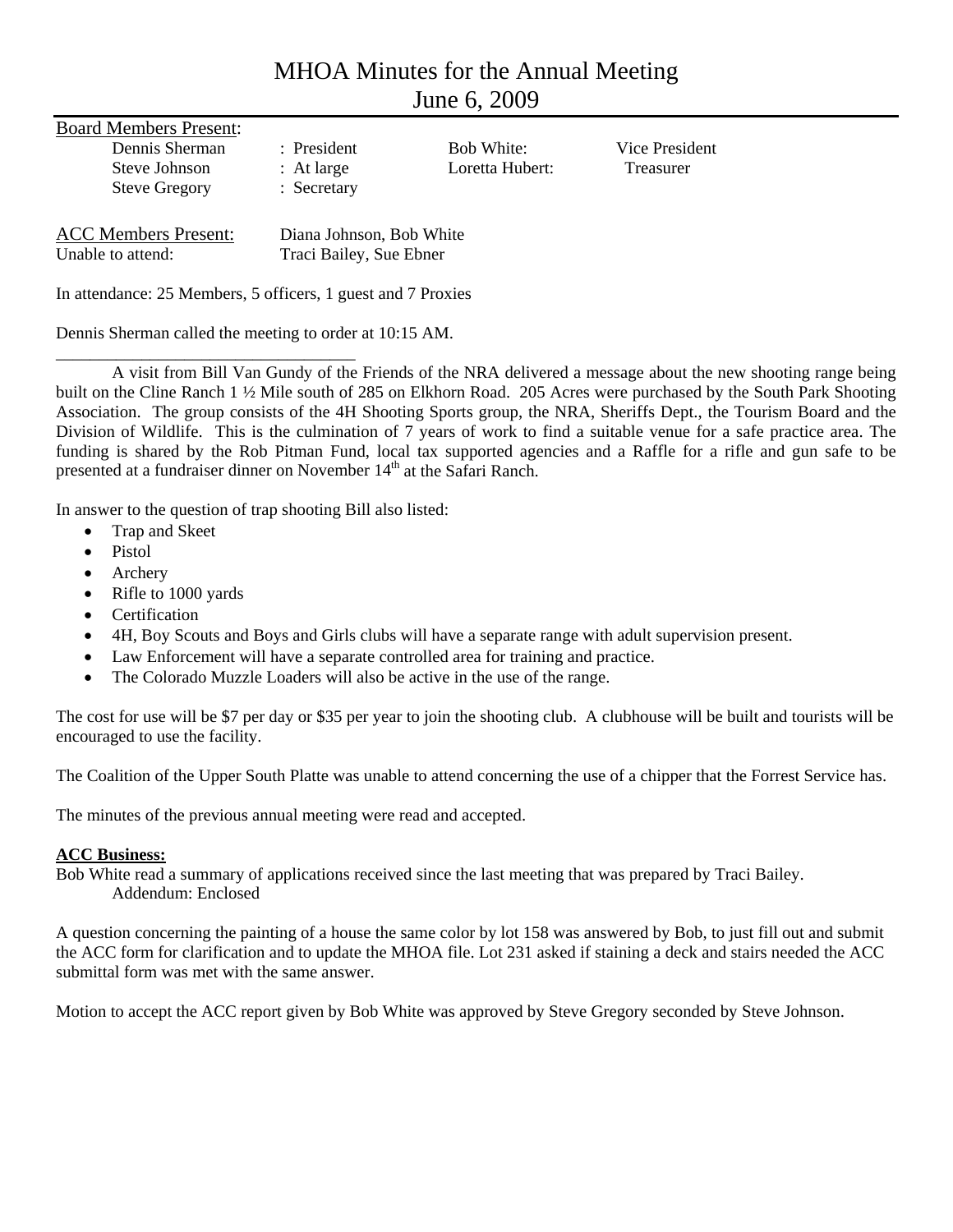# **Treasurers Report:**

Loretta Hubert handed out summaries for the 2006, 2007, and 2008 reports and reported on the recently completed audit by Sue Ebner from 1-1-2006 to 4-30-2009, which was found to be satisfactory. Points were made as to further track and access assets which will be utilized going forward.

- $\checkmark$  Assets = \$75,317.17
- $\checkmark$  Liabilities = \$75,317.17
- $\checkmark$  Cash on hand = \$39,714.91
- $\checkmark$  Savings Account Cash reserve = \$500.00

A discussion ensued of interest received on checking and savings accounts by Paul Williams and others were informative and will be pursued further.

- $\checkmark$  17 property owners were not up to date on dues.
- $\checkmark$  2 Liens are in process for last year.

QuickBooks accounting system was initiated by Loretta and Sue for MHOA replacing the Excel program used in the past; it will be used for the record keeping moving forward.

Certificates of Deposit (CD's) equaling \$2,562.00 & \$6,400.00 will be replenished as the grader pays for itself with cost savings in the future. Our current banking is done locally at the Colorado East Bank.

The question was asked how we could get the nonpaying owners to bring their accounts up to date. Usually Loretta will contact the homeowner by phone to check if there is a major problem. If so, payments are arranged. Some do not respond so Liens are filed, some next week. If the arrears go into several years a Notice of future Foreclosure is tendered. Usually this is sufficient to prompt payment.

A motion was made by Steve Johnson to further pursue liens and accept payments from at least 1 owner having difficulties, seconded by Dennis Sherman, all approved.

## **Old Business:**

**Burn/Slash Pit:** Steve Gregory reported on a conversation with Steve Bargas from the fire department again requesting the digging of a pit. This will allow safe burning under less favorable conditions than required for the present situation. Steve Johnson reported that a trench will be dug with the grader and a dirt separation built to the west for fire protection of surrounding ranches.

Repair to the ailing gate was addressed, Walt Kendell was asked to do it. A question about the gate code was asked, the code to gain access to the Burn pit is 1048, then press the lock together and pull out.

## **Pond:**

Steve Johnson reported the fish were stocked prior to Memorial Day. The road is currently underwater due to recurrent beaver activity. Steve Gregory reported the association owns the pond but the road is only an easement from the adjacent property owner. It was asked if permission is needed to repair the situation. Steve Johnson said Cary North and Tony Sanborn have cleared it in the past. Further study into solutions will be forthcoming. A past estimate of up to \$5000 was given to modify the roadbed.

The question was asked if the Div. Of Wildlife would help with the Beavers? Steve Johnson replied that we need to trap and remove them.

Fishing in the pond is limited to MHOA residents and guests only. Children under 16 years of age may keep 2 fish each per day. The grass carp should be released as they keep the undergrowth down. Adults may catch and release until Labor Day, after this time fish caught may be kept as they will die over the winter.

Another question on pond accessibility was using a gate or chain with code to restrict the use by nonresidents. This is a private road used by the landowners behind the pond and we have the privilege of using it to access the pond. In previous attempts with these kinds of accessibility issues were unsuccessful so those options are not possible.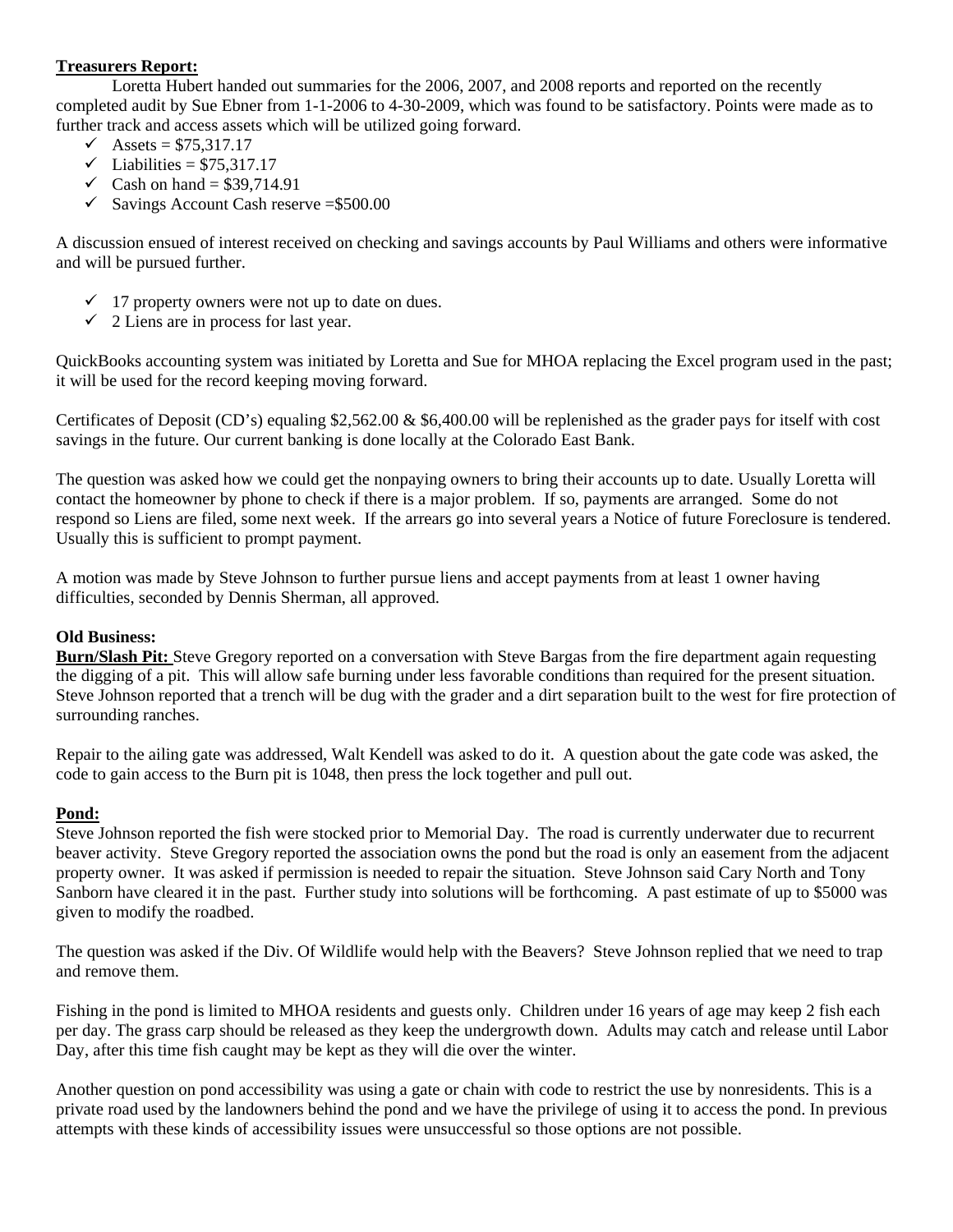The presence of Thistle is in various locations on the hill. It is a noxious weed and needs to be addressed. Steve Johnson will contact DOW about spraying before they seed.

## **Cell Tower:**

 Steve Gregory reported on a Board of Adjustment hearing that considered the installation of a 160-foot tower on CR-34, 1 mile east of 285.

The general public was about 90% in favor but Steve Bargas and Leon Crane the only ranchers anywhere near the site were not. The Board appeared to have a lack of technical knowledge and seemed unfavorable so the request for variance on the 80 foot limit which would have helped the coverage for the north side of the hill was delayed until June 9, 2009. I was unable to attend that meeting but Cary Smith did and will report the results when they are available.

The installation of a tower on the Columbine ranch near the top of Kenosha is just in the infant stages.

**Addendum**: Cary Smith attended the Planning commission meeting speaking for the residents of the hill and was the only one to speak in favor of the Cell tower – no decision as yet, doesn't look too promising, more later.

#### **New Business:**

 Dennis stated that the newsletter is costing about \$1K per year. He encouraged anyone who wished to have it emailed to contact Traci Bailey. Some e-mail addresses were also added to the sign-up sheet at the door. Loretta has those. Bob stated that because of the requirements of the Colorado Community act for notification for HOAs some letters will have to be sent to those who do not have e-mail. Someone asked if there was a possibility of this list being sold, the answer, **a definite NO.** The motion was made to use this form of notification in the future, seconded and passed with 29 in favor 2 opposed. Ken B. related that the web site needed to be current. Larry McClymonds who updates the website replied that the site was voluntary but he was open to suggestions for improvement. It was suggested to post the information somewhere on the hill. The pump house was recommended for this.

#### **Road Contract and the Road Grader:**

Steve Johnson reported the Grader was purchased in January 2009 with reserve funds from the CDs. The cost was \$27,000.00. This then required the sending of a 30-day notice of termination to Sheldon Burton and the hiring of a temporary operator (Mark & Bruce Price) for the remainder of the winter plowing on an as needed basis. A bidding process will be in order for next year. Further discussion revealed that the cost for temporary contractor was \$18.50/hr. using MHOA's grader or \$45/hr using the temporary contactors equipment to plow snow. Marvin Muntz will grade the remainder of the roads for about \$1,500.00 which cost \$5,000.00 per time last year.

Steve Johnson reported that we saved about \$2000.00/mo. for the previous 3 months by terminating the snow plow contract. Thus far in 2009 it has saved MHOA approximately \$10,000.00 this year! He said we would probably need more gravel on some roads and to cut back the extra tree growth in the right of way. Ken suggested we have a couple of volunteer work days and chop up the wood and mulch the slash for ground cover where needed. A question was whether we would replenish the CD funds with the savings, Dennis said absolutely! Another question asked is if we should request the county to take over the maintenance of the roads. Jerry Dean replied that the current width is not to their requirements and would cost \$100,000 or more to bring them into compliance.

Another member asked if the ditches and culverts will be included? Dennis replied that most of the culverts were in private driveways, which were the responsibility of the owners. Dennis mentioned looking at a new culvert at the north entrance with wider turn on the intersection of Georgia Pass Lookout and Michigan Hill Road.

The members thanked Steve Johnson for his efforts in purchase and use of the Grader.

## **Newsletter**:

Good comments from those present, Thanks Traci!